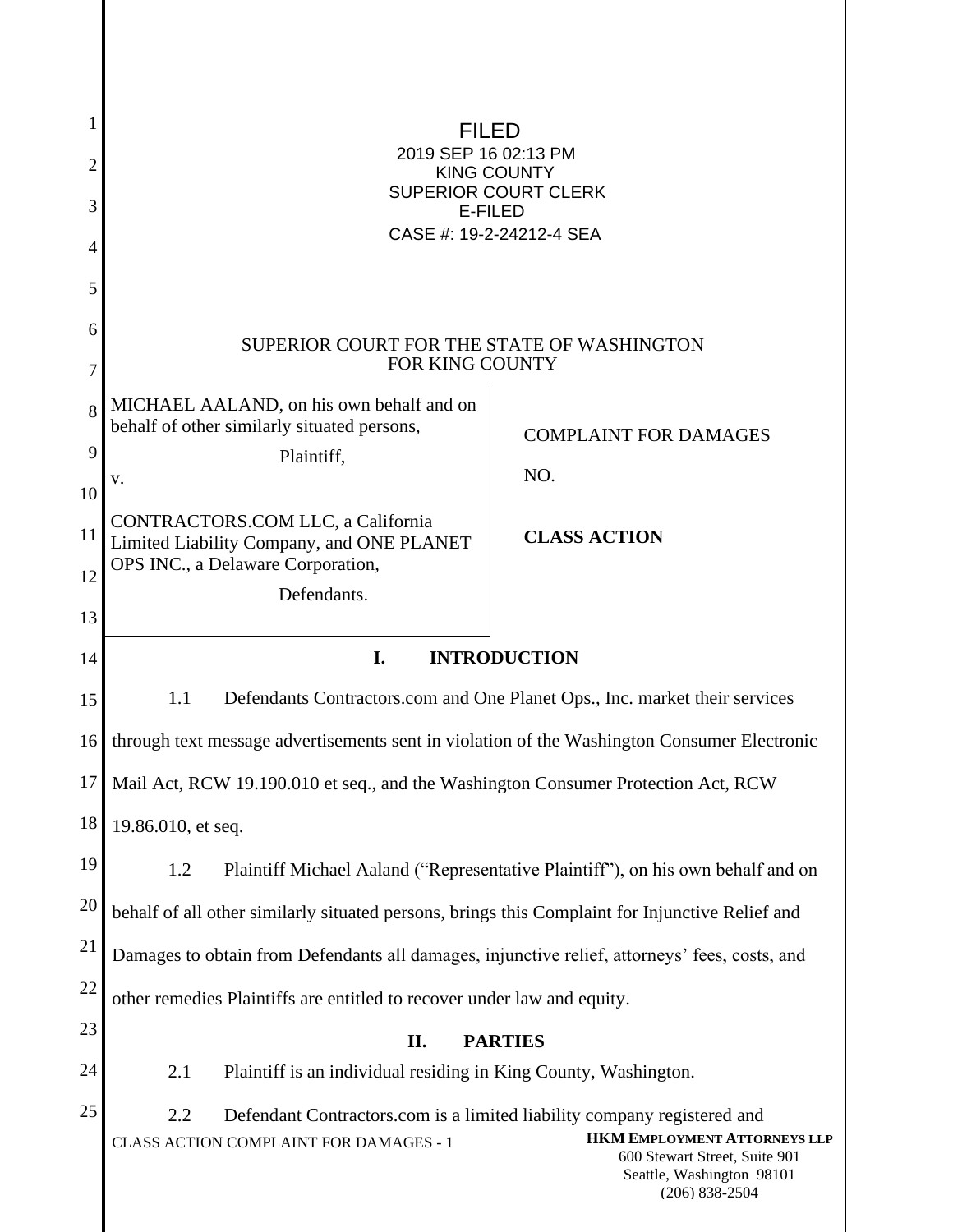CLASS ACTION COMPLAINT FOR DAMAGES - 2 **HKM EMPLOYMENT ATTORNEYS LLP** 600 Stewart Street, Suite 901 Seattle, Washington 98101 (206) 838-2504 1 2 3 4 5 6 7 8 9 10 11 12 13 14 15 16 17 18 19 20 21 22 23 24 25 headquartered in the State of California, and transacting business in King County, Washington. 2.3 Defendant One Planet Ops Inc. is a corporation organized and existing under the laws of the State of Delaware with its principal place of business located in California, and transacting business in King County, Washington. 2.4 Upon information and belief, Defendant Contractors.com is an online marketing company and lead generation company created in 2019 wholly owned and operated by Defendant One Planet Ops Inc. **III. JURISDICTION AND VENUE** 3.1 Acts complained of herein occurred in the State of Washington. 3.2 At all times material, Defendants transacted business within King County. 3.3 This action has been filed within the applicable statutory time periods. 3.4 Jurisdiction is proper in this court under RCW 2.08.010. 3.5 Venue is proper in this court under RCW 4.12.025(1) because Defendants presently transact business in King County and transacted business in King County at the time Plaintiff's causes of action arose. **IV. FACTUAL BACKGROUND** 4.1 Representative Plaintiff is a general contractor who performs residential remodels and construction services in King County, Washington. 4.2 Contractors.com markets itself as a "lead generation company" that charges its consumers (i.e. contractors) between \$25 to \$45 per lead generated for construction work including additions, remodels, roofing, painting and siding. 4.3 In order to advertise its lead generation business, Contractors.com uses unsolicited SMS text messages styled as invitations to its consumers to utilize its services and connect with homeowners in a contractor's vicinity whom are seeking work performed including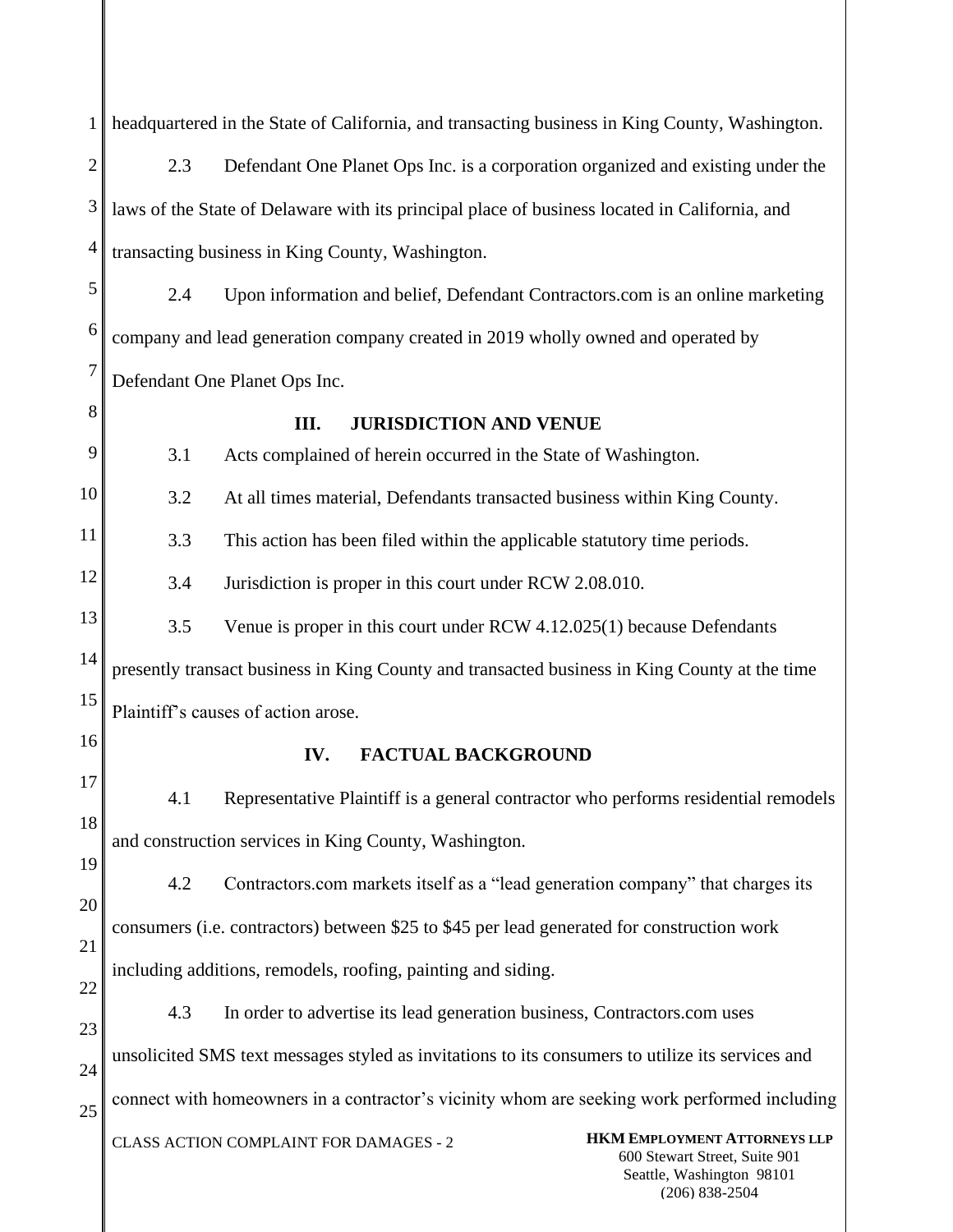1 additions, remodels, roofing, painting, and siding.

2 3 4 5 6 7 4.4 Contractors.com entices its desired customer base with promises that "We are currently receiving volume of leads from homeowners in your nearby areas in WA" and "We don't have any contract or any long term commitment, nor monthly or annual fees whatsoever." 4.5 On August 2, 2019, Representative Plaintiff received one of Contractor.com's unsolicited commercial electronic text messages sent to his cellular telephone number in Washington state from "GEENA Lane of Contractors.com" as follows:

8  $5:127$  $\blacksquare$   $\epsilon$   $\blacksquare$ 9  $(925)$  948-8915 > 10 Text Message<br>Today 4:29 PM 11 Hi! Just checking if you're already available in getting additional jobs 12 for PAINTING. We are currently receiving volume of leads from 13 homeowners in your nearby areas in WA. 14 We charge \$25 per lead generated. We don't have any contract or any long term commitment, nor monthly 15 or annual fees whatsoever. 16 If you're interested, please reach me at 9259488915. This is GEENA Lane of Contractors.com, a lead 17 generation company. 18 19 20 21 22 23 **Text Message** J. 24 25 CLASS ACTION COMPLAINT FOR DAMAGES - 3 **HKM EMPLOYMENT ATTORNEYS LLP**

600 Stewart Street, Suite 901 Seattle, Washington 98101 (206) 838-2504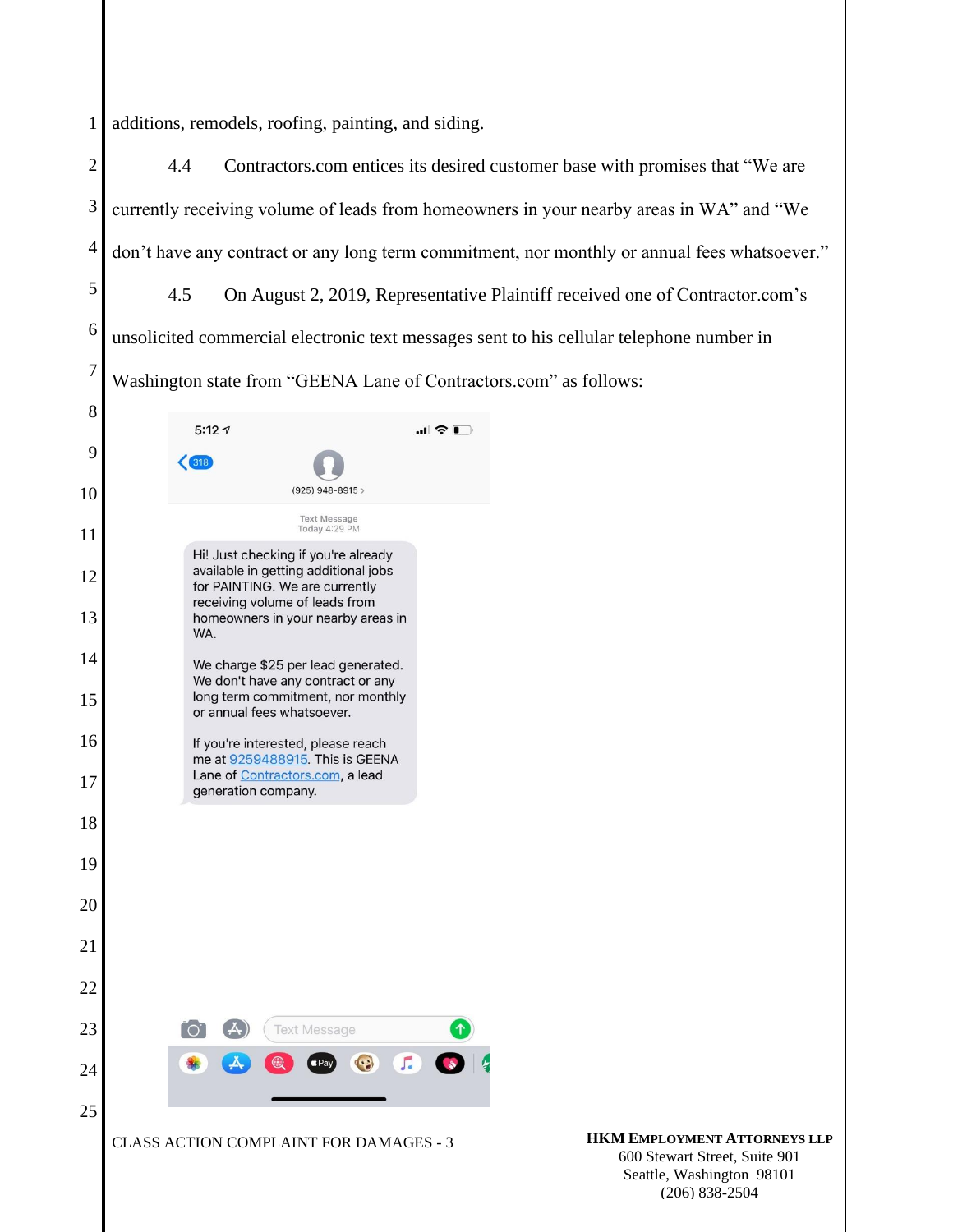## 4.6 Then again on August 22, 2019, Representative Plaintiff received a second

 unsolicited commercial electronic text message sent to his cellular telephone number "Just

 checking in" again from "GEENA Lane of Contractors.com" as follows:

| 4        |                                                                                                                                                |     |                                                                                                                       |
|----------|------------------------------------------------------------------------------------------------------------------------------------------------|-----|-----------------------------------------------------------------------------------------------------------------------|
|          | 3:547                                                                                                                                          | ‴ ™ |                                                                                                                       |
| 5        | $\left($ 327<br>(925) 948-8915 >                                                                                                               |     |                                                                                                                       |
| 6        | contract or any long term<br>commitment, nor monthly or annual                                                                                 |     |                                                                                                                       |
| 7<br>8   | fees. We also have an awesome<br>Industry-Leading CREDIT POLICY<br>which effortlessly replaces invalid<br>leads real-time, no questions asked. |     |                                                                                                                       |
| 9        | If you're interested, please reach<br>me at 9259488915. This is GEENA                                                                          |     |                                                                                                                       |
| 10       | Lane of Contractors.com, a lead<br>generation company.                                                                                         |     |                                                                                                                       |
| 11       | Hi, Just checking if you're already<br>available in getting additional jobs<br>for ADDITIONS & REMODELING as                                   |     |                                                                                                                       |
| 12<br>13 | well as ROOFING and PAINTING.<br>We are currently receiving volume<br>of leads from homeowners in your                                         |     |                                                                                                                       |
| 14       | nearby areas in WA.<br>We charge \$45 per lead for                                                                                             |     |                                                                                                                       |
| 15       | Additions/Remodeling/Roofing and<br>\$25 for Painting. We don't have any<br>contract or any long term                                          |     |                                                                                                                       |
| 16       | commitment, nor monthly or annual<br>fees. We also have an awesome<br>Industry-Leading CREDIT POLICY<br>which effortlessly replaces invalid    |     |                                                                                                                       |
| 17       | leads real-time, no questions asked.                                                                                                           |     |                                                                                                                       |
| 18       | If you're interested, please reach<br>me at 9259488915. This is GEENA<br>Lane of Contractors.com, a lead<br>generation company.                |     |                                                                                                                       |
| 19       |                                                                                                                                                |     |                                                                                                                       |
| 20       | <b>Text Message</b>                                                                                                                            | ↑   |                                                                                                                       |
| 21       |                                                                                                                                                |     |                                                                                                                       |
| 22       | 4.7                                                                                                                                            |     | Yet again on September 3, 2019, Representative Plaintiff received a third                                             |
| 23       | unsolicited commercial electronic text message sent to his cellular telephone number from "John                                                |     |                                                                                                                       |
| 24       | from Contractors.com" as follows:                                                                                                              |     |                                                                                                                       |
| 25       |                                                                                                                                                |     |                                                                                                                       |
|          | CLASS ACTION COMPLAINT FOR DAMAGES - 4                                                                                                         |     | <b>HKM EMPLOYMENT ATTORNEYS LLP</b><br>600 Stewart Street, Suite 901<br>Seattle, Washington 98101<br>$(206)$ 838-2504 |
|          |                                                                                                                                                |     |                                                                                                                       |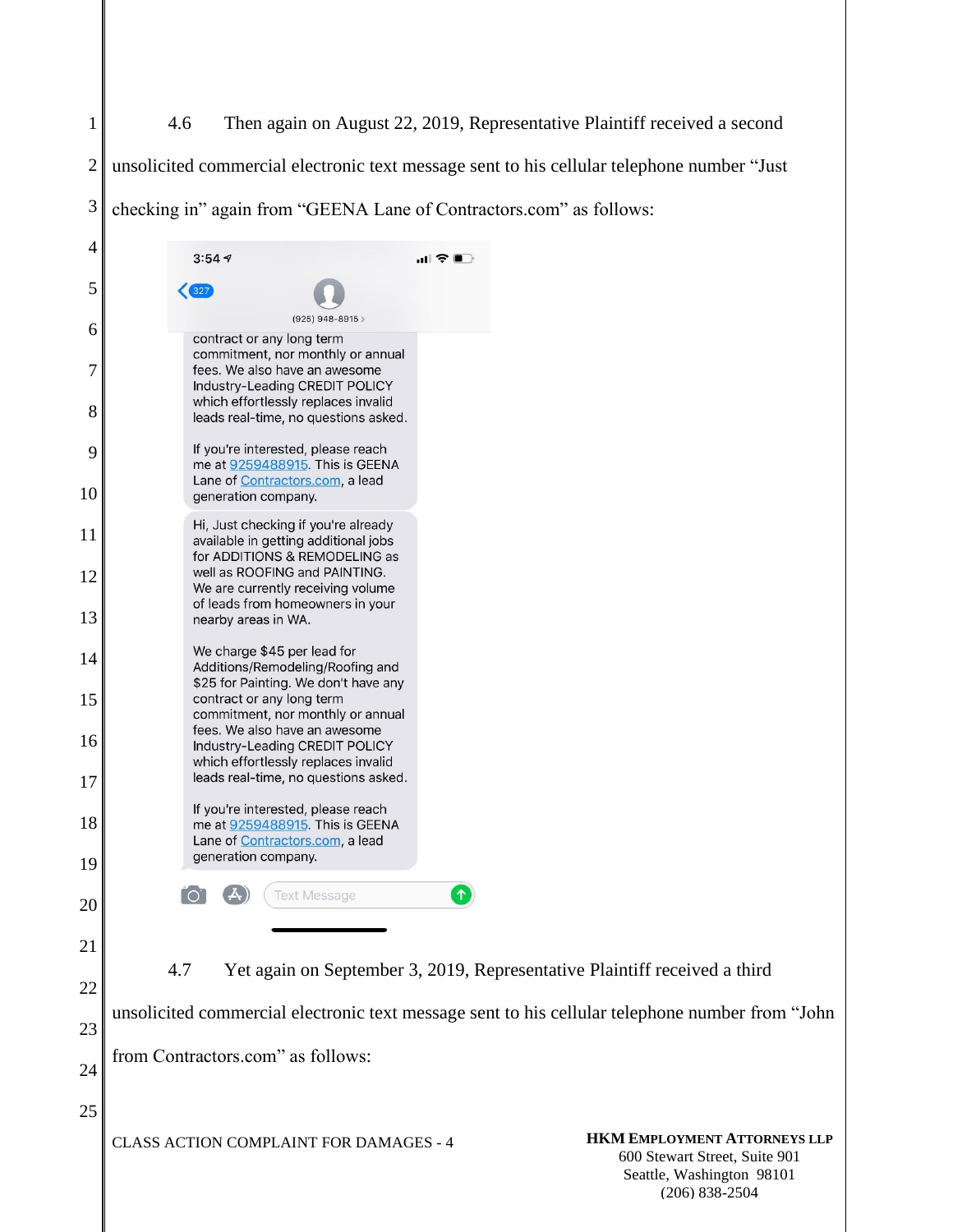| 1              | 10:32 $\tau$<br>$\blacksquare$ LTE $\blacksquare$<br>◀ Safari                                                                                              |  |
|----------------|------------------------------------------------------------------------------------------------------------------------------------------------------------|--|
| $\overline{2}$ | 321                                                                                                                                                        |  |
| 3              | (925) 478-2517 ><br>Siri found new contact info<br>$\circledR$                                                                                             |  |
| 4              | John +1 (925) 478-2517 add<br><b>Text Message</b><br>Today 10:32 AM                                                                                        |  |
| 5              | Hi this is John from<br>Contractors.com                                                                                                                    |  |
| 6              | Just want to check if you're open                                                                                                                          |  |
| 7              | for additional jobs. We have a lot of<br>Painting, Additions, Remodeling,<br>Roofing and Siding job request from<br>homeowners in your area so we are      |  |
| 8              | looking for a partner contractor.                                                                                                                          |  |
| 9              | Please let me know if you're<br>interested.                                                                                                                |  |
| 10             |                                                                                                                                                            |  |
| 11             |                                                                                                                                                            |  |
| 12             |                                                                                                                                                            |  |
| 13             |                                                                                                                                                            |  |
| 14             |                                                                                                                                                            |  |
| 15             |                                                                                                                                                            |  |
| 16             | 个<br><b>Text Message</b>                                                                                                                                   |  |
| 17             |                                                                                                                                                            |  |
| 18             | 4.8<br>In order to obtain one of Contractors.com's promised leads, a consumer must call                                                                    |  |
| 19             | Contractors.com at the phone number provided, which is answered at a call center where                                                                     |  |
| 20             |                                                                                                                                                            |  |
| 21             | Contractors.com will take a consumer's information.                                                                                                        |  |
| 22             | 4.9<br>Alternatively, a consumer may click on the hyperlink embedded within the text                                                                       |  |
| 23             | message, which directs consumers to Contractors.com's website.                                                                                             |  |
| 24             | The text messages sent to Representative Plaintiff were uniform and typical of the<br>4.10                                                                 |  |
| 25             | messages sent to numerous other consumers in Washington state.                                                                                             |  |
|                | HKM EMPLOYMENT ATTORNEYS LLP<br>CLASS ACTION COMPLAINT FOR DAMAGES - 5<br>600 Stewart Street, Suite 901<br>Seattle, Washington 98101<br>$(206) 838 - 2504$ |  |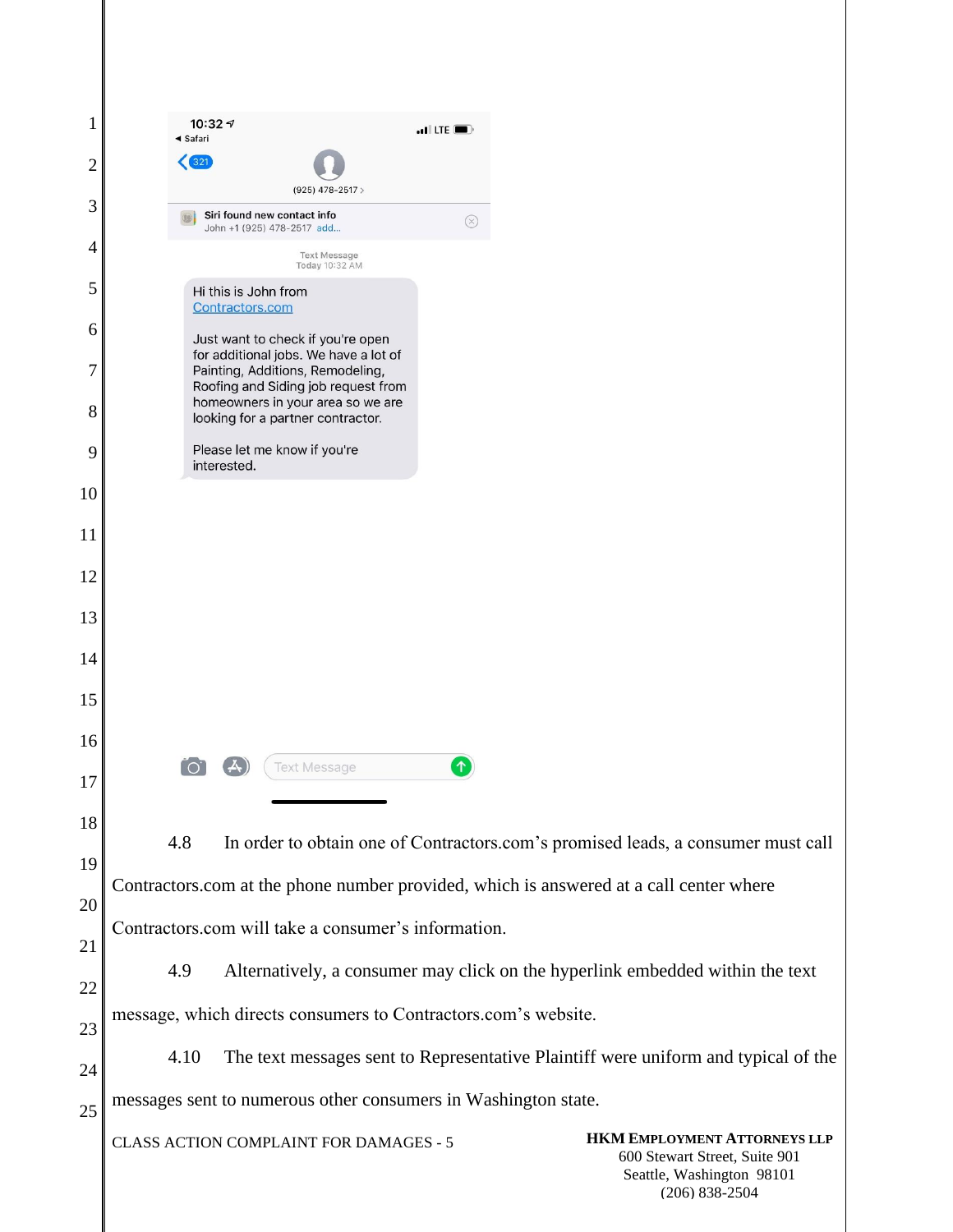1 2 3 4 5 4.11 The hyperlinks and phone numbers provided in these messages were designed and intended by Defendants to connect Plaintiff and consumers like him to websites and call centers through which Defendants offered services calculated to cause these consumers to pay Defendants money. 4.12 Contractors.com receives revenue for each lead that it provides to consumers.

6 7 4.13 Consumers have no effective means to avoid the receipt of these unsolicited text messages.

8  $\overline{Q}$ 10 11 4.14 Prior to the transmission of these text messages, none of the consumers to whom these text messages were directed provided Defendants with consent to be sent the test messages, and Defendants did not obtain clear and unmistakably stated consent from the intended recipients before sending these text messages.

13 4.15 Defendants' text message marketing campaign affects the public interest and has injured numerous consumers, including Representative Plaintiff.

15 16 17 18 19 20 4.16 By the conduct detailed above, Defendants, directly and/or through their authorized agents, caused the unlawful transmission of commercial electronic text messages to the cellular telephone numbers of Representative Plaintiff and similarly situated Washington consumers and otherwise engaged in unlawful and wrongful marketing and advertising practices. 4.17 These practices have damaged and will continue to harm Representative Plaintiff and persons similarly situated.

21

12

14

## **V. CLASS ACTION ALLEGATIONS**

22 23 5.1 Representative Plaintiff realleges paragraphs 1.1 through 4.17 of the Complaint and hereby incorporates the same by reference.

24 25 5.2 Representative Plaintiff brings this class action on behalf of himself and as a representative of the following persons ("the class") who are entitled to remedies under

CLASS ACTION COMPLAINT FOR DAMAGES - 6 **HKM EMPLOYMENT ATTORNEYS LLP**

600 Stewart Street, Suite 901 Seattle, Washington 98101 (206) 838-2504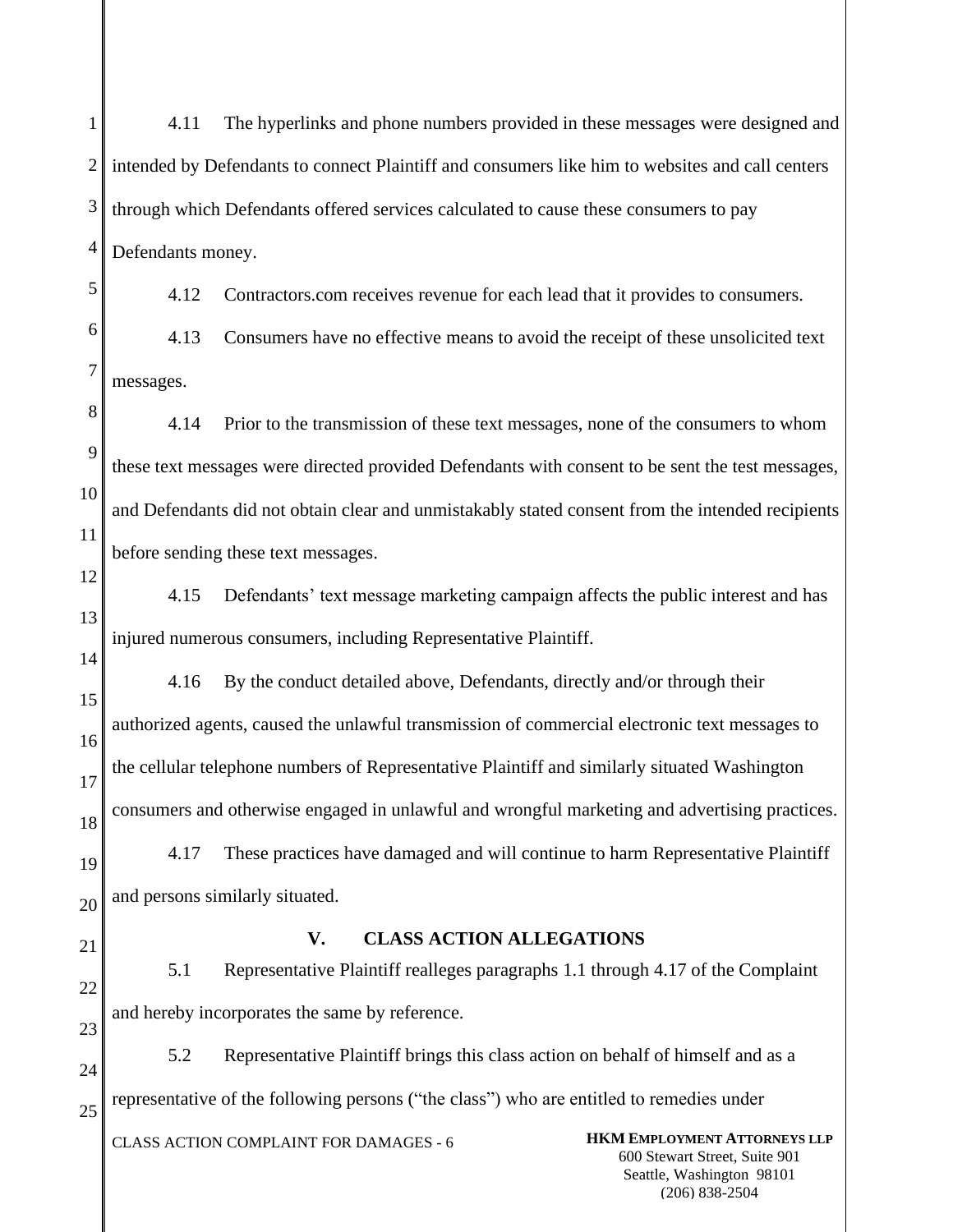|          |                                                                                                      | Washington state law including injective relief, damages, attorney fees, and up to treble                                                                                                                           |
|----------|------------------------------------------------------------------------------------------------------|---------------------------------------------------------------------------------------------------------------------------------------------------------------------------------------------------------------------|
| 2        | damages:                                                                                             |                                                                                                                                                                                                                     |
| 3<br>4   |                                                                                                      | All residents of Washington state with a cellular telephone number<br>to which at least one electronic commercial text message was<br>transmitted by Contractors.com, or someone acting on behalf of<br>Defendants. |
| 5        | 5.3                                                                                                  | Representative Plaintiff's class claims satisfy all of the requirements for class                                                                                                                                   |
| 6        | action certification pursuant to the Civil Procedure Rules $23(a)$ and $23(b)(1)$ , $23(b)(2)$ , and |                                                                                                                                                                                                                     |
| 7        | $23(b)(3)$ .                                                                                         |                                                                                                                                                                                                                     |
| 8        | 5.4                                                                                                  | Satisfying all requisite numerosity requirements, numerous consumers in                                                                                                                                             |
| 9        |                                                                                                      | Washington state are believed to be members of this class. Joinder of so many class members                                                                                                                         |
| 10       | into a single action is impracticable. In fact, given the number of class members, the only way to   |                                                                                                                                                                                                                     |
| 11       | deliver substantial justice to all members of the class is by means of a single class action. Upon   |                                                                                                                                                                                                                     |
| 12       | information and belief, the class includes at least 100 individuals.                                 |                                                                                                                                                                                                                     |
| 13       | 5.5                                                                                                  | There are questions of fact and law common to the class, which predominate over                                                                                                                                     |
| 14       |                                                                                                      | any questions affecting only individual members. The questions of law and fact common to the                                                                                                                        |
| 15       |                                                                                                      | class arising from Defendants' conduct include, without limitation, the following:                                                                                                                                  |
| 16<br>17 | a.                                                                                                   | Whether Defendants' text messages are "commercial electronic text messages"                                                                                                                                         |
| 18       |                                                                                                      | under the Washington Consumer Electronic Mail Act.                                                                                                                                                                  |
| 19       | b.                                                                                                   | Whether Defendants negligently and/or willfully caused violations, including per                                                                                                                                    |
| 20       |                                                                                                      | se violations, of the Washington Consumer Protection Act, RCW 19.86.10, et                                                                                                                                          |
| 21       |                                                                                                      | seq., when sending unsolicited electronic text messages to Representative Plaintiff                                                                                                                                 |
| 22       |                                                                                                      | and the class?                                                                                                                                                                                                      |
| 23       | $C_{\bullet}$                                                                                        | Whether any Defendants are vicariously or otherwise liable for unsolicited text                                                                                                                                     |
| 24       |                                                                                                      | messages sent to Plaintiff?                                                                                                                                                                                         |
| 25       | 5.6                                                                                                  | The questions set forth above predominate over any questions affecting only                                                                                                                                         |
|          |                                                                                                      | <b>HKM EMPLOYMENT ATTORNEYS LLP</b><br>CLASS ACTION COMPLAINT FOR DAMAGES - 7<br>600 Stewart Street, Suite 901<br>Seattle, Washington 98101<br>$(206) 838 - 2504$                                                   |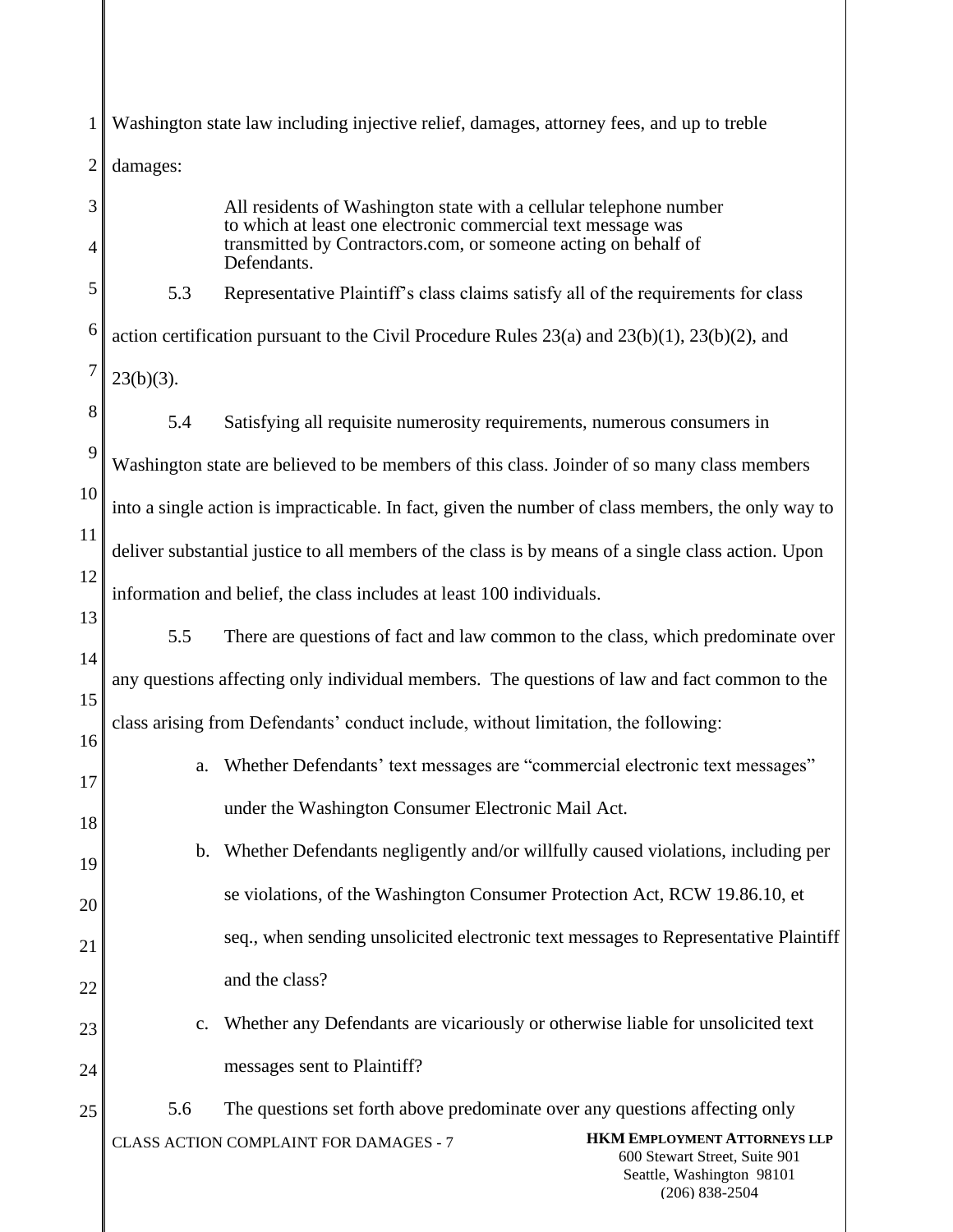1 2 3 individual persons, and a class action is superior with respect to considerations of consistency, economy, efficiency, fairness and equity, to other available methods for the fair and efficient adjudication of Plaintiffs' claims.

4 5 6 7 5.7 Representative Plaintiff's claims are typical of those of the class in that he, just like the other members of the class, was the victim of the unlawful marketing practices referenced in this complaint. The multiple text messages which Representative Plaintiff received are typical of the text messages which were transmitted to other members of the class.

8  $\overline{Q}$ 5.8 A class action is the appropriate method for the fair and efficient adjudication of this controversy. Defendants have acted in a general manner to damage the class. The presentation of separate actions by individual class members could create a risk of inconsistent and varying adjudications, establish incompatible standards of conduct for Defendant, and/or substantially impair or impede the ability of class members to protect their interests. Moreover, the individual damages of each of the class members are so low that it would be economically impracticable for putative class members to bring their claims individually.

5.9 A primary factor in Plaintiff's bringing this case is for final injunctive relief which is necessary and appropriate to ensure that Defendants cease their unlawful and wrongful conduct. A class action is the most efficient means to ensure that Defendant does not injure the class in the future.

20 21 22 23 24 25 5.10 Representative Plaintiff is an adequate representative of the class because he is a member of the class and his interests do not conflict with the interests of the other members of the class he seeks to represent. The interests of the members of the class will be fairly and adequately protected by Representative Plaintiff. Representative Plaintiff is represented by attorneys who have extensive, multi-jurisdictional experience representing clients in complex class action litigation such as this.

CLASS ACTION COMPLAINT FOR DAMAGES - 8 **HKM EMPLOYMENT ATTORNEYS LLP**

600 Stewart Street, Suite 901 Seattle, Washington 98101 (206) 838-2504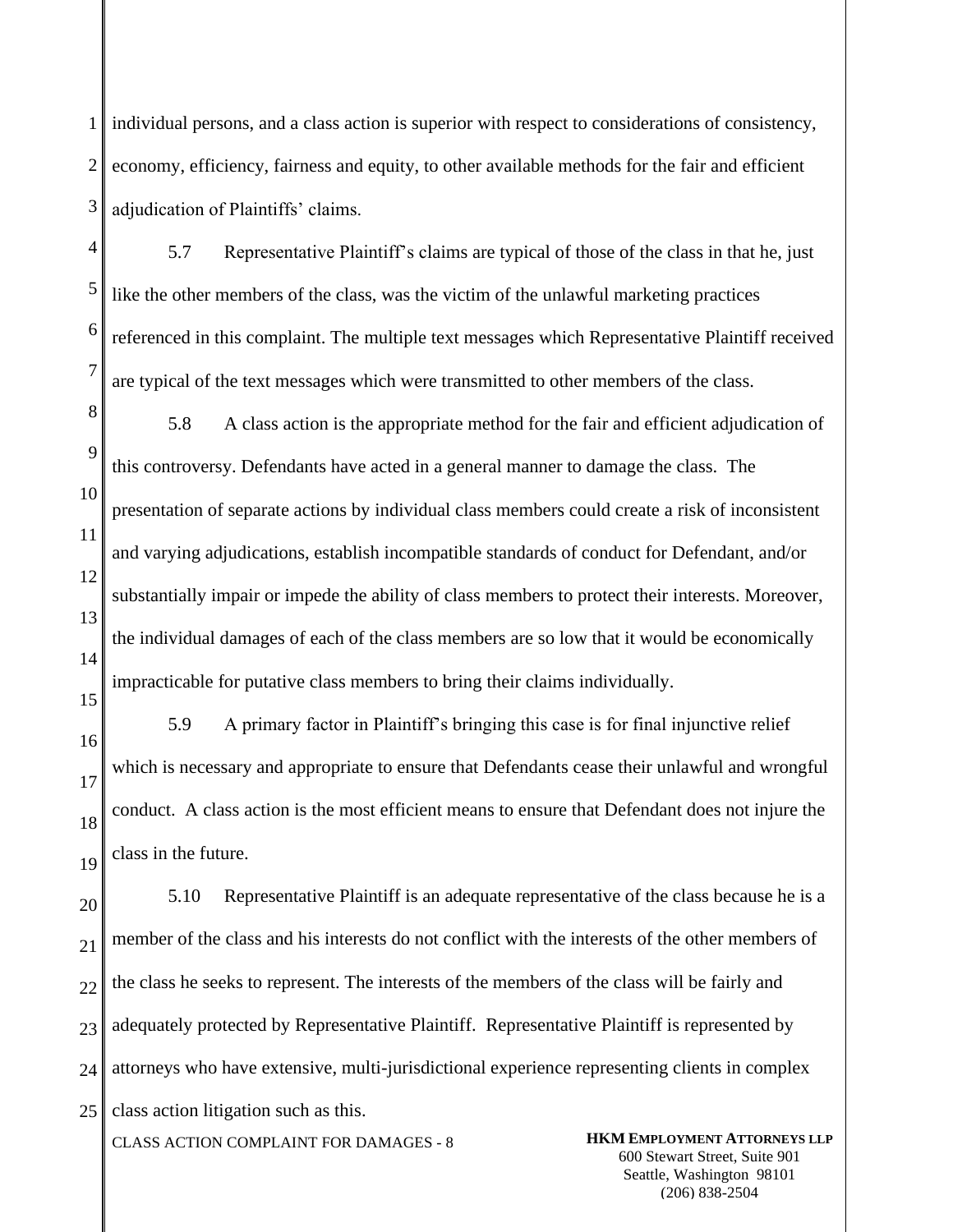1 2 3 4 5 6 7 5.11 Maintenance of this action as a class action is a fair and efficient method for the adjudication of this controversy. It would be impractical and undesirable for each member of the class who suffered harm to bring a separate action. In addition, the maintenance of separate actions would place a substantial and unnecessary burden on the courts and could result in inconsistent adjudications, while a single class action can determine, with judicial economy, the rights of all class members.

8  $\mathbf Q$ 10 11 12 13 14 15 16 5.12 If this action is not certified as a class action, then the only way that the court system will not be overburdened by a multiplicity of suits over the subject matter of this complaint is if members of the class cannot or do not pursue an action against Defendant for reasons altogether unrelated to the merits of their claims, e.g., challenges in accessing legal counsel, the mundane realities of surviving in a challenging economy, et cetera. Most Plaintiffs can obtain legal representation for their claims only through a class action. The only practical way to ensure that all members of the class are afforded an opportunity to obtain substantial justice with regard to the wrongs and injuries inflicted upon them by Defendants is to resolve the subject matter of this complaint through a class action

17

18

**VI. CAUSE OF ACTION**

## **VIOLATIONS OF THE WASHINGTON CONSUMER PROTECTION ACT** *(Representative Plaintiff and the Class vs. Defendants)*

19 20 6.1 Plaintiff realleges paragraphs 1.1 through 5.12 of the Complaint and hereby incorporates the same by reference.

21 22 23 24 6.2 At all times material herein, Plaintiff has been entitled to the rights, protections, and benefits provided under the Washington Consumer Protection Act and related Washington statutes including the Washington Consumer Electronic Mail Act, RCW 19.190.010 et seq. 6.3 Defendants' practice of transmitting and/or assisting in the transmission of

CLASS ACTION COMPLAINT FOR DAMAGES - 9 **HKM EMPLOYMENT ATTORNEYS LLP** 25 electronic commercial text messages to Plaintiffs' cellular phones is a violation of RCW

600 Stewart Street, Suite 901 Seattle, Washington 98101 (206) 838-2504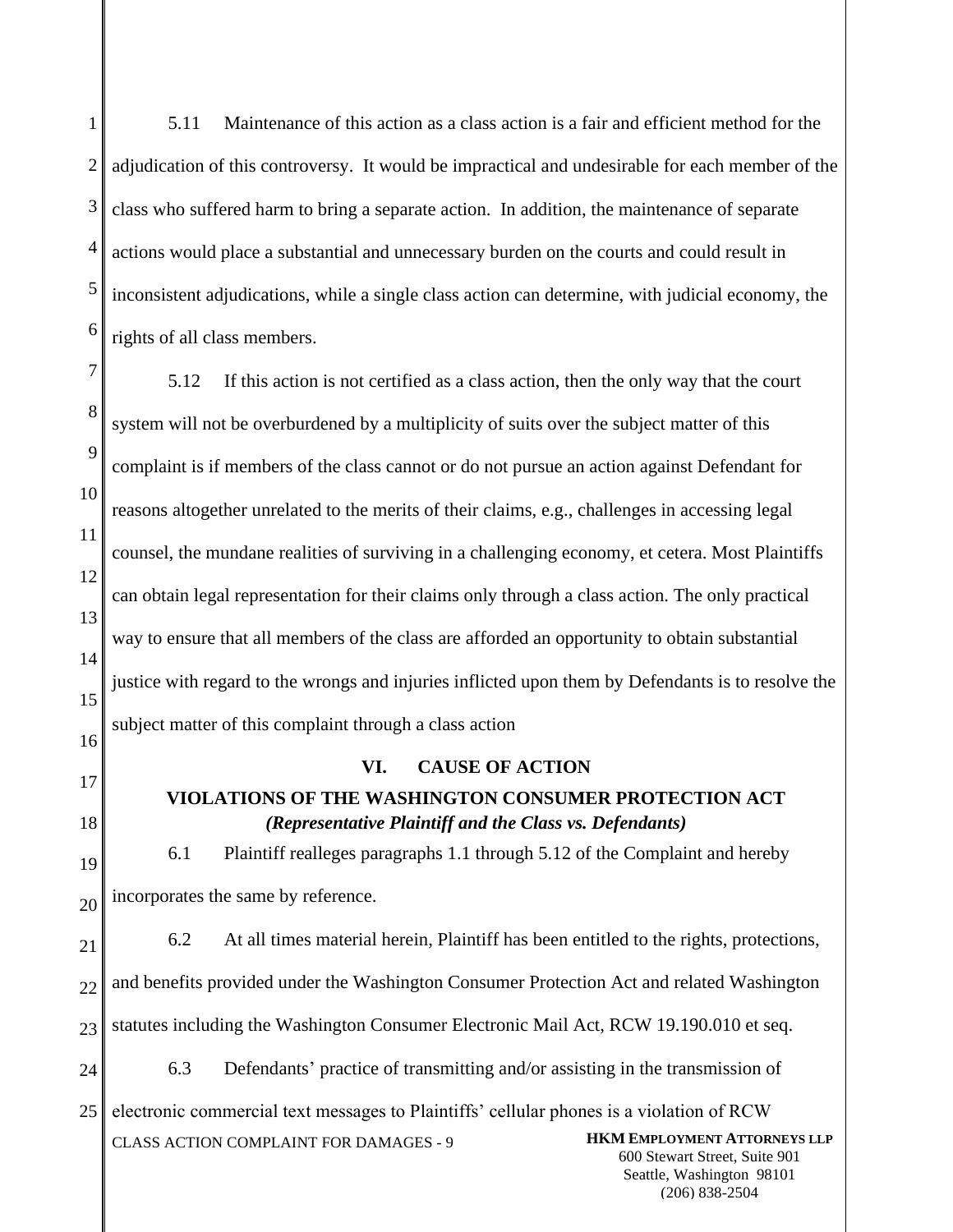1 19.190.060. This violation, per statute, is a per se violation of Washington's Consumer 2 Protection Act, RCW 19.86.010, et seq.

| 3        | 6.4                                                                                                | Defendants' practice of transmitting and/or assisting in the transmission of                       |                                                                                                                         |
|----------|----------------------------------------------------------------------------------------------------|----------------------------------------------------------------------------------------------------|-------------------------------------------------------------------------------------------------------------------------|
| 4        |                                                                                                    | electronic commercial text messages to Plaintiffs' cellular phones is conduct that vitally affects |                                                                                                                         |
| 5        |                                                                                                    | the public interest and is an unfair or deceptive act in trade or commerce and an unfair method of |                                                                                                                         |
| 6        |                                                                                                    | competition for the purpose of applying the Consumer Protection Act, RCW 19.86.010, et seq.        |                                                                                                                         |
| 7        | 6.5                                                                                                | Defendants conducted these practices in the scope of its trade and in furtherance                  |                                                                                                                         |
| 8        |                                                                                                    | of the development and preservation of such business services.                                     |                                                                                                                         |
| 9        | 6.6                                                                                                | Defendants' violations of the Consumer Protection Act are intentional, willful,                    |                                                                                                                         |
| 10       |                                                                                                    | and subject to treble damages under RCW 19.86.010, et seq.                                         |                                                                                                                         |
| 11       | 6.7                                                                                                | Plaintiffs have suffered injuries to their persons and property as a direct result of              |                                                                                                                         |
| 12       | Defendants' numerous violations of RCW 19.86.010, et seq.                                          |                                                                                                    |                                                                                                                         |
| 13       | 6.8                                                                                                | Defendants' practices are emblematic of organizational policies and agreements                     |                                                                                                                         |
| 14<br>15 | which have caused and, if unabated, will continue to cause incidents, occurrences, and conduct     |                                                                                                    |                                                                                                                         |
| 16       | which violate RCW 19.86.010, et seq., and RCW 19.190.010, et seq.                                  |                                                                                                    |                                                                                                                         |
| 17       | 6.9                                                                                                | Plaintiffs are entitled to recover damages for each of the violations of RCW                       |                                                                                                                         |
| 18       | 19.86.010, et seq., in amounts set forth by law.                                                   |                                                                                                    |                                                                                                                         |
| 19       | 6.10                                                                                               | Plaintiffs are further entitled to recover damages for each of the violations under                |                                                                                                                         |
| 20       |                                                                                                    | RCW 19.190.010, et seq., in amounts set forth by law and otherwise in accord with proof to be      |                                                                                                                         |
| 21       | provided at trial.                                                                                 |                                                                                                    |                                                                                                                         |
| 22       | 6.11                                                                                               | Plaintiffs will continue to be damaged if Defendants are not compelled to cease                    |                                                                                                                         |
| 23       | and desist unlawful conduct and unfair, deceptive, and unlawful practices in violation of the law. |                                                                                                    |                                                                                                                         |
| 24       | 6.12                                                                                               | Plaintiffs are further entitled to all attorneys' fees, costs, and treble damages as               |                                                                                                                         |
| 25       | allowed by RCW 19.86.010, et seq., and as otherwise permitted by law.                              |                                                                                                    |                                                                                                                         |
|          |                                                                                                    | CLASS ACTION COMPLAINT FOR DAMAGES - 10                                                            | <b>HKM EMPLOYMENT ATTORNEYS LLP</b><br>600 Stewart Street, Suite 901<br>Seattle, Washington 98101<br>$(206) 838 - 2504$ |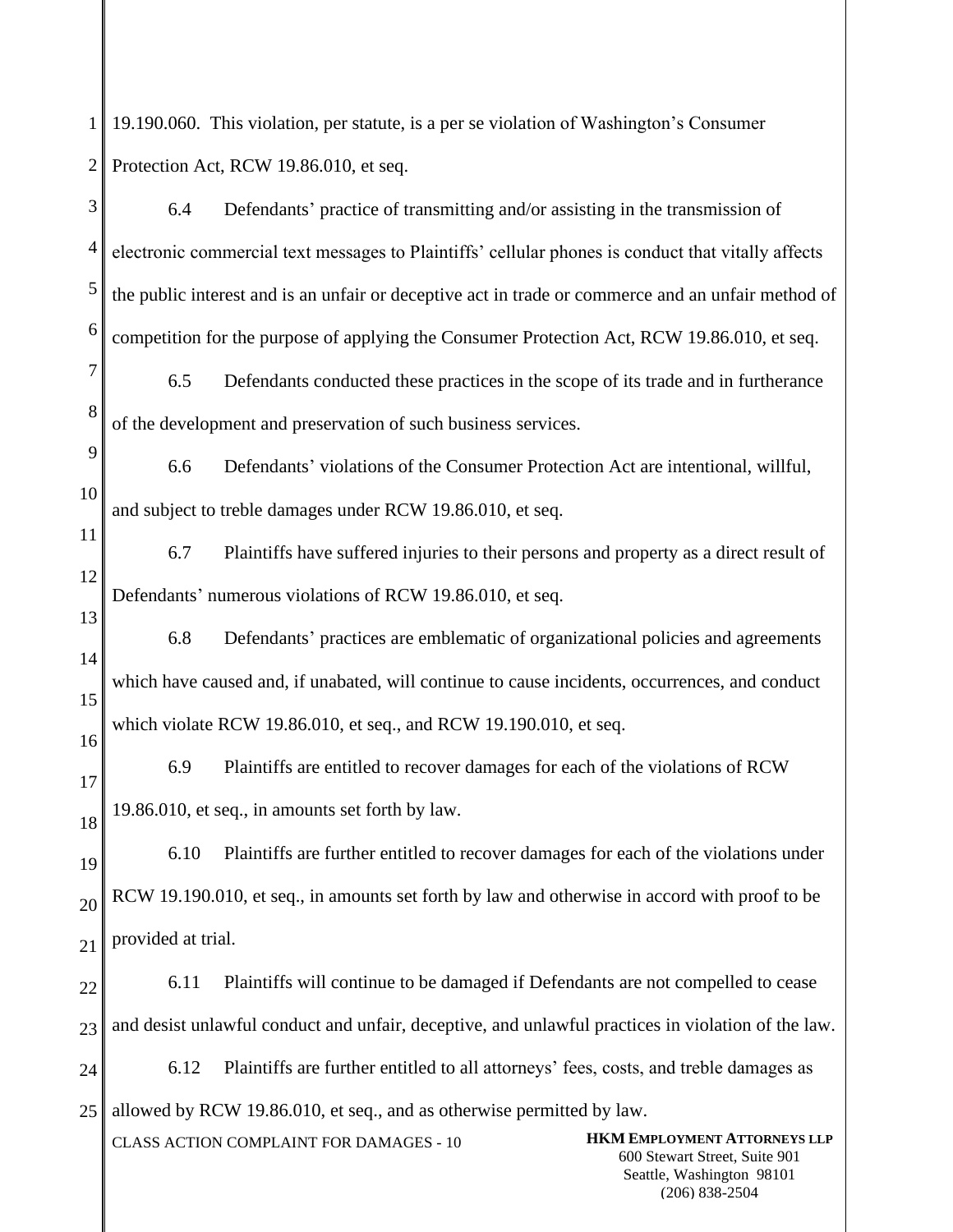| l              |
|----------------|
|                |
| $\overline{2}$ |
| 3              |
|                |

## **VII. PRAYER FOR RELIEF**

2 WHEREFORE, Representative Plaintiff, and all others similarly situated, demand judgment against Defendants and pray this Court do the following:

4 5 A. Issue a declaration which makes clear the illegality of Defendants' wrongful conduct.

6 7 8 9 B. Grant a permanent injunction enjoining Defendants, its officers, successors, agents, assigns, and all persons in active concert or participation with Defendants, from engaging in the unlawful conduct, including without sending unsolicited commercial electronic text messages to all individuals in Washington state.

10 11 12 13 C. Order Defendants to make Representative Plaintiff and the other class members whole by providing compensation for past and future pecuniary losses resulting from the unlawful practices described above in amounts to be determined at trial, but in no event less than \$500.00 for each violation of RCW 19.86.010, *et seq.* and/or RCW 19.190.010, *et seq.*

14 15 16 D. Order Defendants to make Representative Plaintiff and the other class members whole by providing appropriate prejudgment interest, in an amount to be determined at trial, and other affirmative relief necessary to eradicate the effects of the unlawful practices.

17 18 19 E. Order Defendants to pay Representative Plaintiff and the other class members treble damages to the fullest extent allowed by law, including but not limited to all treble damages for a knowing or willful violation of the Consumer Protection Act.

21 22 F. Award Representative Plaintiff and the other class members the costs of this action, including attorneys' fees, as authorized by law.

23 24 G. Grant any additional or further relief as provided by law or equity which this Court finds appropriate, equitable, or just.

25

20

CLASS ACTION COMPLAINT FOR DAMAGES - 11 **HKM EMPLOYMENT ATTORNEYS LLP**